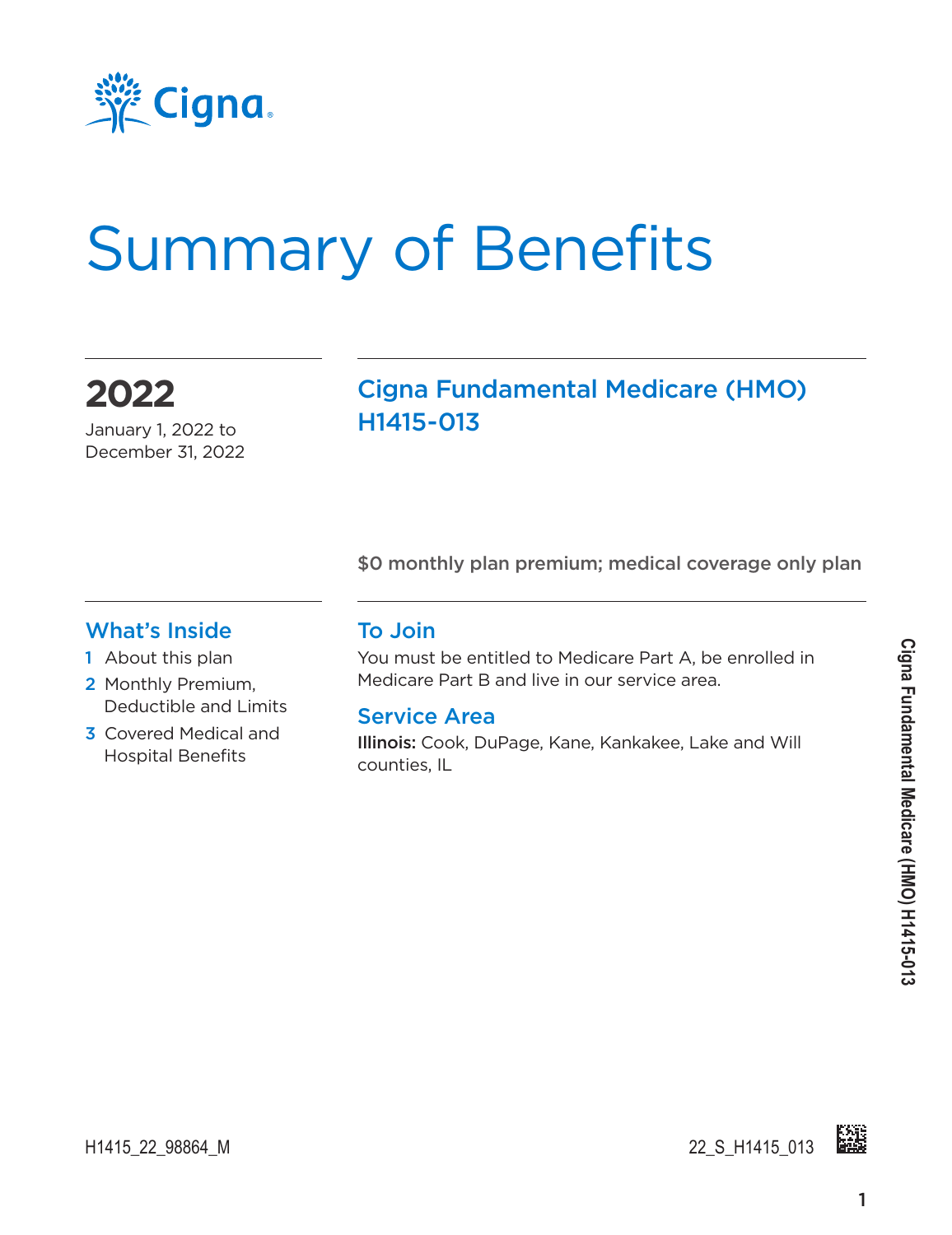### Introduction

This *Summary of Benefits* gives you a summary of what Cigna Fundamental Medicare (HMO) covers and what you pay. It doesn't list every service that we cover or list every limitation or exclusion. To get a complete list of services we cover, refer to the plan's *Evidence of Coverage* (EOC) online at [CignaMedicare.com](www.cignamedicare.com), or call us to request a copy.

#### Comparing coverage

If you want to compare our plan with other Medicare health plans, ask the other plans for their *Summary of Benefits*. Or, use the *Medicare Plan Finder* on www.medicare.gov.

#### More about Original Medicare

If you want to know more about the coverage and costs of Original Medicare, look in your current *Medicare & You* handbook.

View the handbook online at: www.medicare.gov

Get a copy of the handbook by calling: 1-800-MEDICARE (1-800-633-4227), 24 hours a day, 7 days a week. TTY users should call 1-877-486-2048.

#### Need help?

#### **Already a customer**

Call toll-free 1-800-668-3813 (TTY 711). Customer Service is available October 1 to March 31, 8 a.m. to 8 p.m. local time, 7 days a week. From April 1 to September 30, Monday to Friday 8 a.m. to 8 p.m. local time. Our automated phone system may answer your call during weekends, holidays and after hours.

#### **Not a customer**

Call toll-free 1-855-721-1535 (TTY 711), licensed agents are available October 1 to March 31, 8 a.m. to 8 p.m. local time, 7 days a week. From April 1 to September 30, Monday to Friday 8 a.m. to 8 p.m. local time. Our automated phone system may answer your call during weekends, holidays and after hours.

You can also visit our website at: [CignaMedicare.com](www.cignamedicare.com)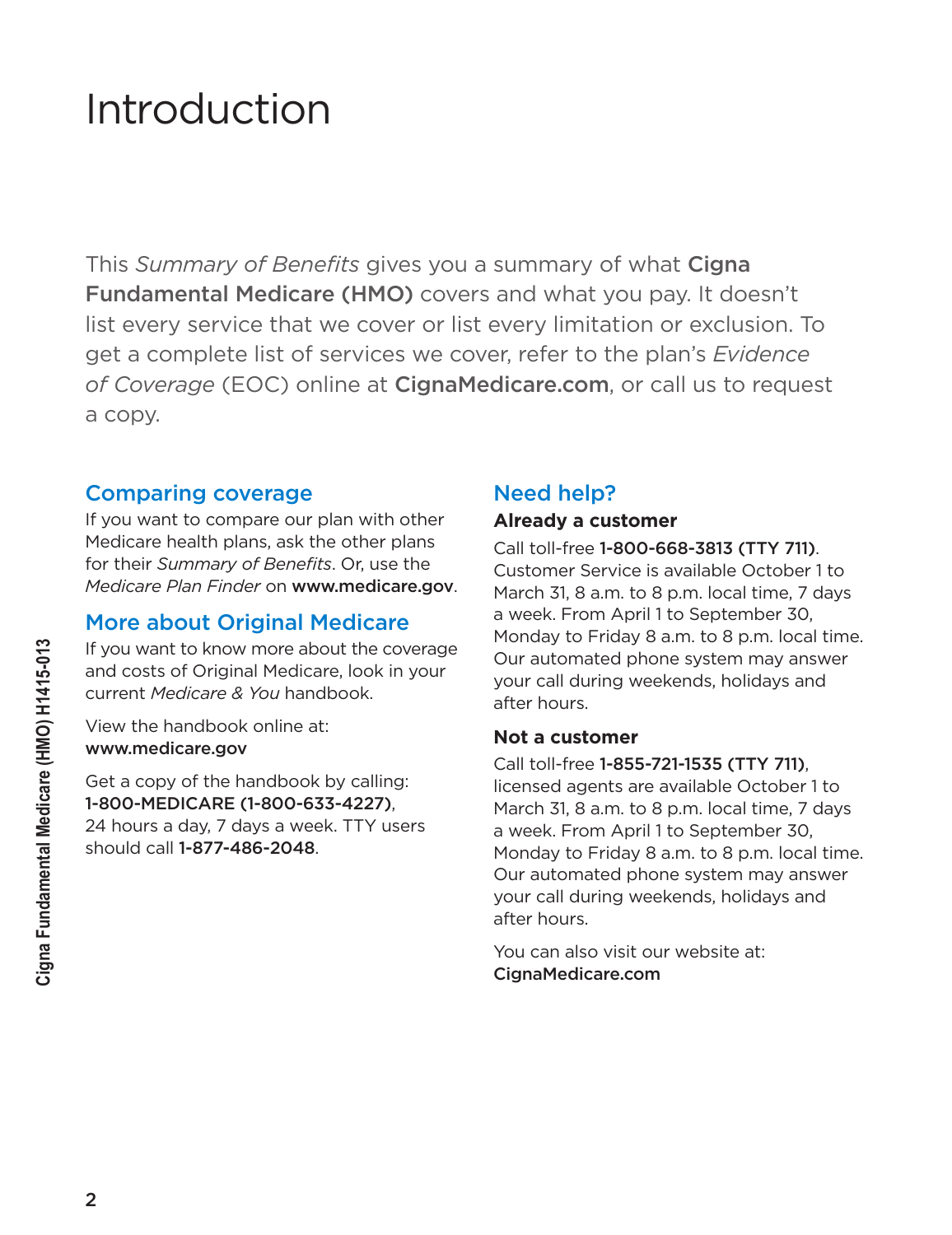# 1 | About this Plan

#### Which doctors and hospitals can I use?

Cigna Fundamental Medicare (HMO) has a network of doctors, hospitals and other providers. If you use the providers that are not in our network, the plan may not pay for these services.

› You can see our plan's *Provider Directory* at our website, [CignaMedicare.com](www.cignamedicare.com).

#### What do we cover?

Like all Medicare health plans, we cover everything that Original Medicare covers—and more.

- › Our customers get all of the benefits covered by Original Medicare.
- › Our customers also get more than what is covered by Original Medicare. Some of the extra benefits are outlined in this *Summary of Benefits*.

Cigna Fundamental Medicare (HMO) covers Part B drugs including chemotherapy and some drugs administered by your provider; however, this plan does not cover Part D prescription drugs.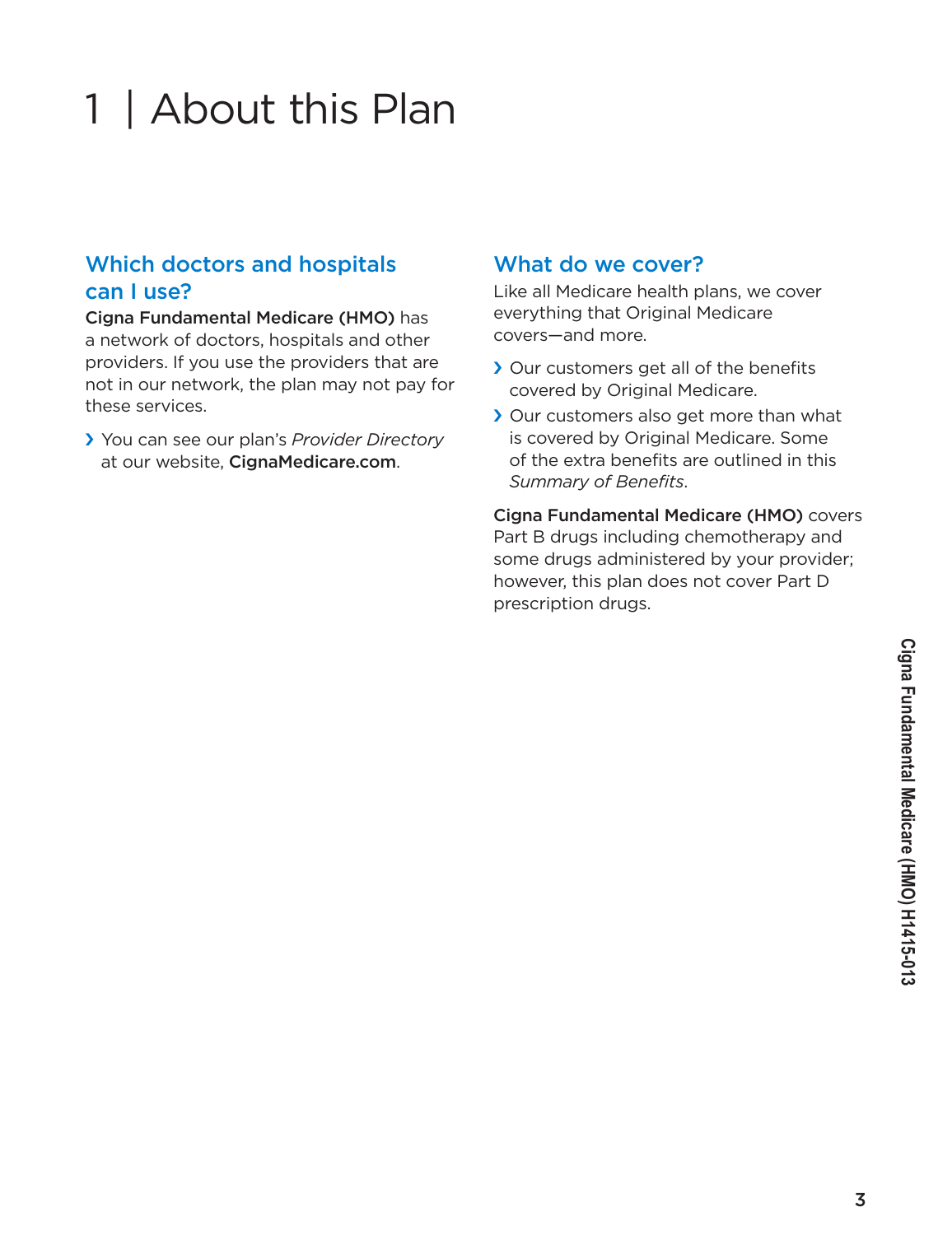# 2 | Monthly Premium, Deductible and Limits

| <b>Benefit</b>                                                           | <b>Cigna Fundamental Medicare (HMO)</b>                                                                                                                                                                                                                                                           |
|--------------------------------------------------------------------------|---------------------------------------------------------------------------------------------------------------------------------------------------------------------------------------------------------------------------------------------------------------------------------------------------|
| <b>Monthly Premium</b>                                                   | \$0 per month. In addition, you must keep paying your Medicare Part B<br>premium. Cigna will reduce your Medicare Part B premium by \$25.                                                                                                                                                         |
| <b>Medical Deductible</b>                                                | This plan does not have a deductible                                                                                                                                                                                                                                                              |
| Is there any limit on how<br>much I will pay for my<br>covered services? | Original Medicare does not have annual limits on out-of-pocket costs.<br>Your yearly limit(s) in this plan:<br>\$6,700 for services you receive from in-network providers for<br>Medicare-covered benefits.                                                                                       |
|                                                                          | This limit is the most you pay for copays, coinsurance and other costs for<br>Medicare services for the year. If you reach the limit on out-of-pocket costs,<br>you will keep getting in-network covered hospital and medical services and<br>we will pay the full cost for the rest of the year. |
|                                                                          | Please note that you will still need to pay your monthly premiums.                                                                                                                                                                                                                                |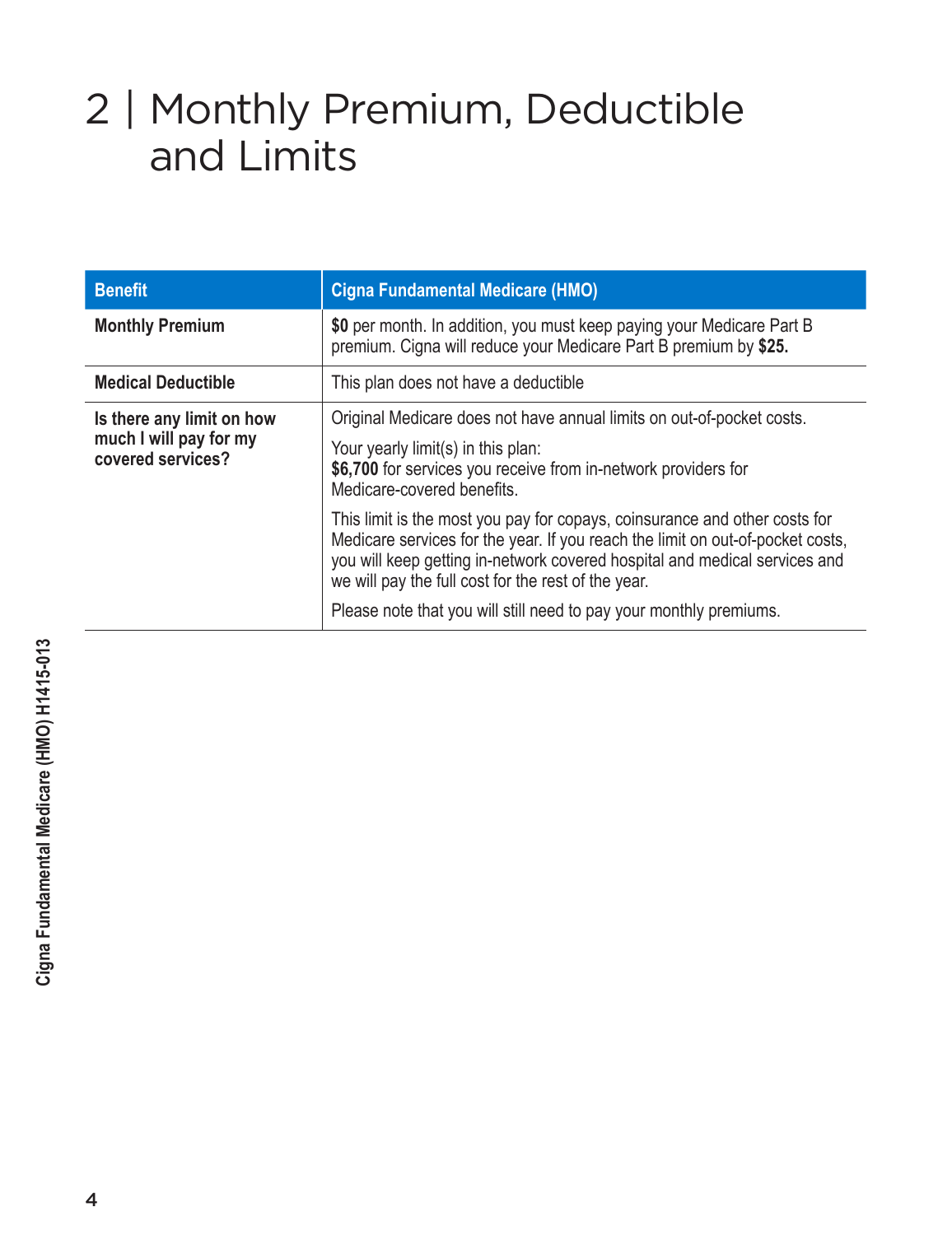# 3 | Covered Medical and Hospital Benefits

| <b>Benefit</b>                                                                                                                                      | <b>What You Pay</b>                                     |  |
|-----------------------------------------------------------------------------------------------------------------------------------------------------|---------------------------------------------------------|--|
| Note: Services with a 1 may require prior authorization.<br>Services with a <sup>2</sup> may require a referral from your doctor.                   |                                                         |  |
| <b>Inpatient Hospital Coverage<sup>1,2</sup></b>                                                                                                    |                                                         |  |
| Except in an emergency, your doctor must tell<br>the plan that you are going to be admitted to<br>the hospital.                                     | \$290 per day for days 1–6<br>\$0 per day for days 7-90 |  |
| For each Medicare-covered hospital stay, you are<br>required to pay the applicable cost-sharing, starting<br>with Day 1 each time you are admitted. |                                                         |  |
| There is a \$0 copayment per lifetime reserve day.                                                                                                  |                                                         |  |
| <b>Outpatient Surgery</b>                                                                                                                           |                                                         |  |
| Ambulatory Surgical Center (ASC) <sup>1,2</sup>                                                                                                     | $$0 - $250$ copay                                       |  |
| Outpatient Services <sup>1,2</sup>                                                                                                                  | $$0 - $325$ copay                                       |  |
| Outpatient Observation <sup>1</sup>                                                                                                                 | \$325 per stay                                          |  |
| <b>Doctors Visits</b>                                                                                                                               |                                                         |  |
| Primary Care Physician (PCP)                                                                                                                        | $$0$ copay                                              |  |
| Specialists <sup>1,2</sup>                                                                                                                          | \$40 copay                                              |  |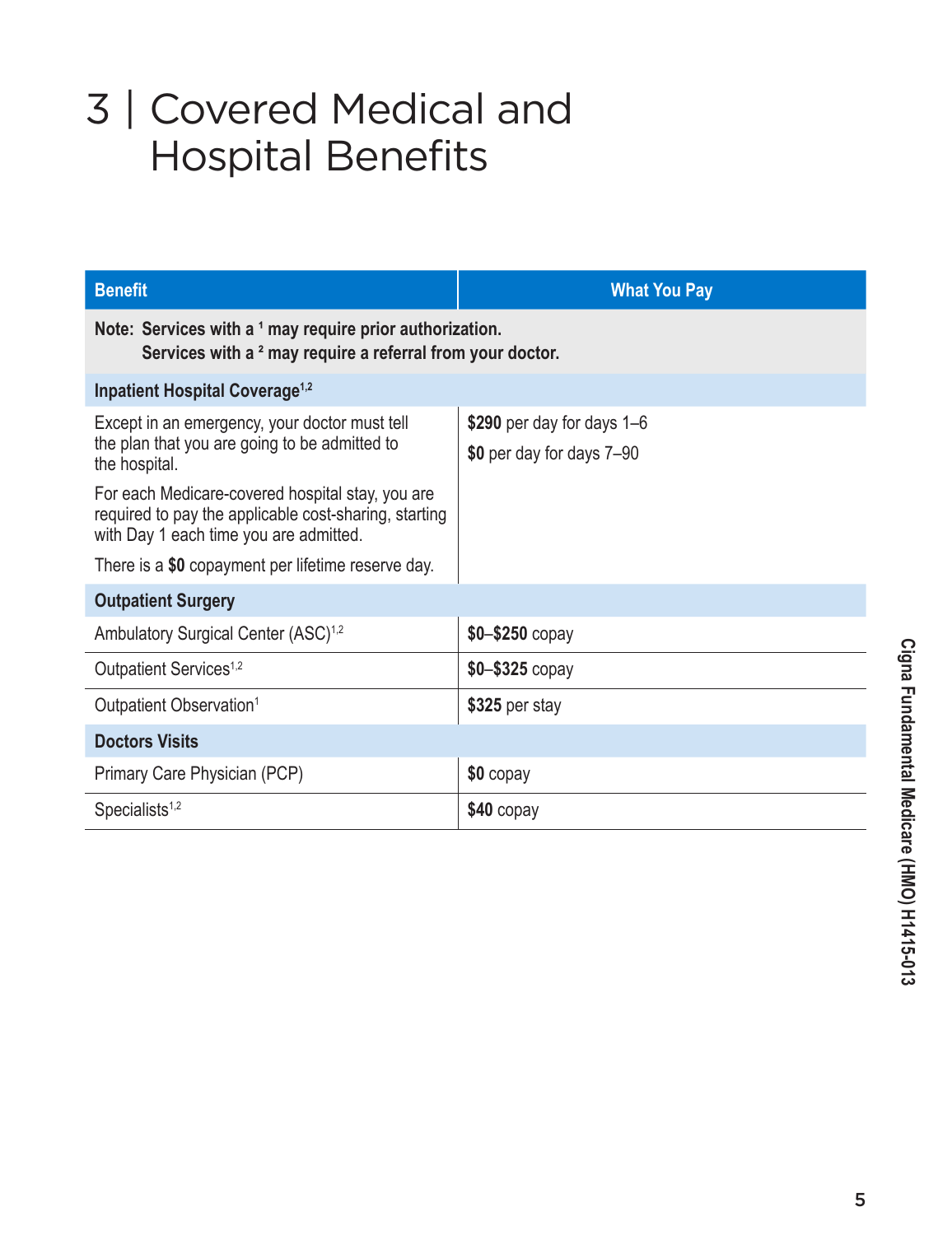#### **Preventive Care** Our plan covers many Medicare-covered preventive services, including: > Abdominal aortic aneurysm screening > Alcohol misuse screenings and counseling › Bone mass measurement › Breast cancer screening (mammogram) › Cardiovascular disease (behavioral therapy) › Cardiovascular screenings › Cervical and vaginal cancer screening › Colorectal cancer screening (colonoscopy, fecal occult blood test, multi-target stool DNA tests, screening barium enemas, flexible sigmoidoscopy) > Depression screenings › Diabetes screenings › Diabetes self-management training › Glaucoma tests › Hepatitis B Virus (HBV) infection screening > Hepatitis C screening > HIV screening > Lung cancer screening with low dose computed tomography (LDCT) › Medical nutrition therapy services › Obesity screening and counseling › Prostate cancer screenings (PSA) › Sexually transmitted infections screening and counseling > Smoking and tobacco use cessation counseling (counseling for people with no sign of tobacco-related disease) › Vaccines; including COVID-19, Flu shots, Hepatitis B shots and Pneumococcal shots › Welcome to Medicare preventive visit (one-time) > Yearly Wellness visit **\$0** copay Any additional preventive services approved by Medicare during the contract year will be covered. Please see your *Evidence of Coverage* (EOC) for frequency of covered services. **Emergency Care** Emergency Care Services **\$90 copay**

|                                   | If you are admitted to the hospital within 24 hours for the<br>same condition, you do not have to pay your share of<br>the cost for emergency care. |
|-----------------------------------|-----------------------------------------------------------------------------------------------------------------------------------------------------|
| Worldwide Emergency/Urgent        | $$90$ copay                                                                                                                                         |
| Coverage/Emergency Transportation | Maximum worldwide coverage amount \$50,000                                                                                                          |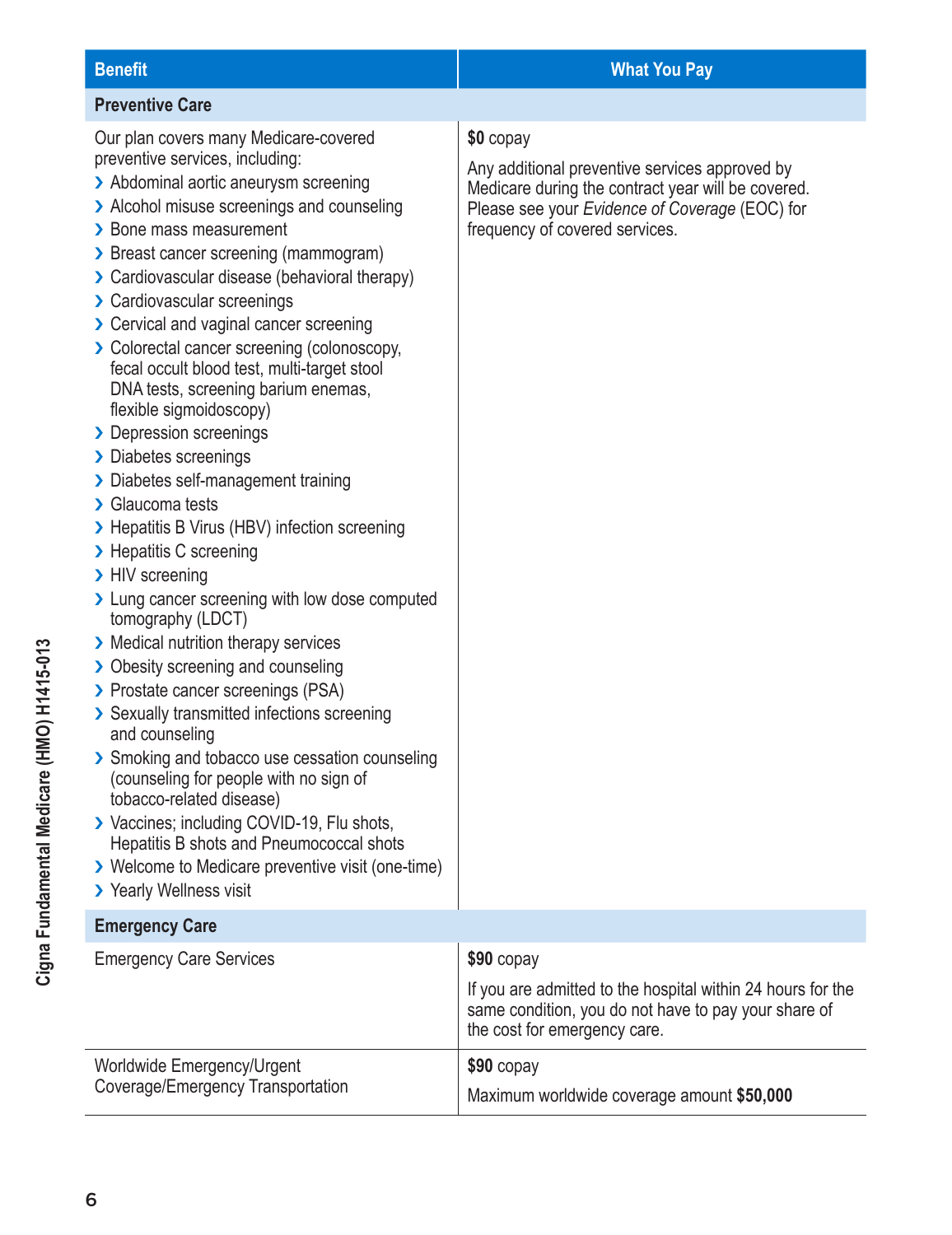| <b>Benefit</b>                                                                                                                              | <b>What You Pay</b>                                                                                                                              |
|---------------------------------------------------------------------------------------------------------------------------------------------|--------------------------------------------------------------------------------------------------------------------------------------------------|
| <b>Urgently Needed Services</b>                                                                                                             |                                                                                                                                                  |
| <b>Urgent Care Services</b>                                                                                                                 | \$35 copay                                                                                                                                       |
|                                                                                                                                             | If you are admitted to the hospital within 24 hours for the<br>same condition, you do not have to pay your share of<br>the cost for urgent care. |
| <b>Diagnostic Services, Labs and Imaging</b><br>Costs for these services may vary based on place of service or type of service              |                                                                                                                                                  |
| Diagnostic Procedures and Tests <sup>1,2</sup>                                                                                              | $$0 - $90$ copay                                                                                                                                 |
| Lab Services <sup>1,2</sup>                                                                                                                 | \$0 copay                                                                                                                                        |
| For COVID-19 testing a prior authorization is<br>not required.                                                                              |                                                                                                                                                  |
| Therapeutic Radiological Services <sup>1,2</sup>                                                                                            | 20% coinsurance                                                                                                                                  |
| X-ray Services <sup>2</sup>                                                                                                                 | \$30 copay                                                                                                                                       |
| Diagnostic Radiological Services (MRIs, CT<br>scans, $etc.$ ) <sup>1,2</sup>                                                                | $$0 - $200$ copay                                                                                                                                |
| <b>Hearing Services</b>                                                                                                                     |                                                                                                                                                  |
| Hearing Exams (Medicare-covered) <sup>2</sup>                                                                                               | $$40$ copay                                                                                                                                      |
| A separate physician cost-share will apply<br>if additional services requiring cost-sharing<br>are rendered.                                |                                                                                                                                                  |
| <b>Routine Hearing Exams</b>                                                                                                                | \$0 copay for one routine exam every year                                                                                                        |
| <b>Hearing Aid Evaluation/Fitting</b>                                                                                                       | \$0 copay for one hearing aid fitting evaluation every<br>three years                                                                            |
| <b>Hearing Aids</b>                                                                                                                         | \$0 copay up to plan maximum coverage amount<br>for hearing aids of \$700 per ear per device every<br>three years                                |
| Dental Services (Medicare-covered) <sup>1</sup>                                                                                             |                                                                                                                                                  |
| Limited dental services (this does not include<br>services in connection with care, treatment, filling,<br>removal or replacement of teeth) | $$40$ copay                                                                                                                                      |
| <b>Preventive Dental Services</b>                                                                                                           |                                                                                                                                                  |
| Oral exams (four every year)                                                                                                                | $$0 - $55$ copay                                                                                                                                 |
| Cleanings (two every year)                                                                                                                  | \$0-\$45 copay                                                                                                                                   |
| <b>Fluoride treatments</b>                                                                                                                  | $$0 - $15$ copay                                                                                                                                 |
| Dental x-rays                                                                                                                               | \$0-\$81 copay                                                                                                                                   |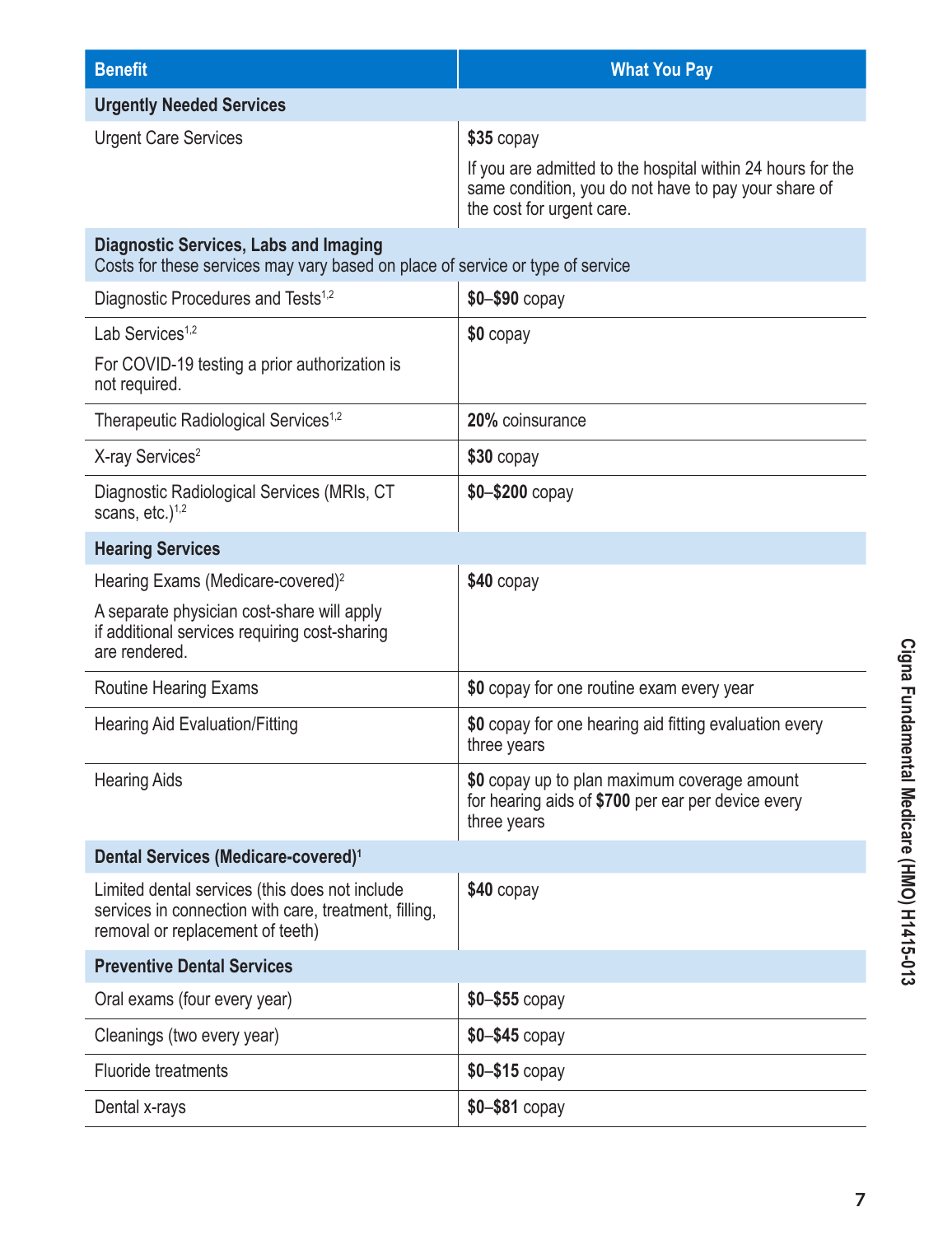| <b>Benefit</b>                                                                                                                                                                                                | <b>What You Pay</b>                                                                                                                                                                                                                                                                                                                      |
|---------------------------------------------------------------------------------------------------------------------------------------------------------------------------------------------------------------|------------------------------------------------------------------------------------------------------------------------------------------------------------------------------------------------------------------------------------------------------------------------------------------------------------------------------------------|
| <b>Comprehensive Dental Services</b>                                                                                                                                                                          |                                                                                                                                                                                                                                                                                                                                          |
| Diagnostic Services (unlimited)                                                                                                                                                                               | \$0 copay                                                                                                                                                                                                                                                                                                                                |
| Restorative Services (unlimited)                                                                                                                                                                              | $$0 - $815$ copay                                                                                                                                                                                                                                                                                                                        |
| Endodontics (unlimited)                                                                                                                                                                                       | \$38-\$675 copay                                                                                                                                                                                                                                                                                                                         |
| Periodontics (unlimited)                                                                                                                                                                                      | $$0 - $115$ copay                                                                                                                                                                                                                                                                                                                        |
| Extractions (unlimited)                                                                                                                                                                                       | \$0 copay                                                                                                                                                                                                                                                                                                                                |
| Prosthodontics/oral surgery (unlimited)                                                                                                                                                                       | $$0 - $970$ copay                                                                                                                                                                                                                                                                                                                        |
| <b>Vision Services</b>                                                                                                                                                                                        |                                                                                                                                                                                                                                                                                                                                          |
| Eye Exams (Medicare-covered)                                                                                                                                                                                  | \$0 copay for Medicare-covered diabetic                                                                                                                                                                                                                                                                                                  |
| A separate physician cost-share will apply<br>if additional services requiring cost-sharing<br>are rendered. A facility cost-share may apply<br>for procedures performed at an outpatient<br>surgical center. | retinopathy screening<br>\$40 copay for all other Medicare-covered vision services                                                                                                                                                                                                                                                       |
| Routine Eye Exam                                                                                                                                                                                              | \$0 copay for one routine exam every year                                                                                                                                                                                                                                                                                                |
| Glaucoma Screening (Medicare-covered)                                                                                                                                                                         | \$0 copay                                                                                                                                                                                                                                                                                                                                |
| Eyewear (Medicare-covered)                                                                                                                                                                                    | \$0 copay                                                                                                                                                                                                                                                                                                                                |
| Routine Eyewear<br>> Contact lenses<br>> Eyeglasses-lenses and frames<br>> Eyeglass lenses<br>> Eyeglass frames<br>> Upgrades                                                                                 | \$0 copay up to plan maximum coverage amount of \$100<br>every year<br>The plan specified allowance may be applied to one<br>set of the member's choice of eyewear once per year,<br>to include the eyeglass frame/lenses/lens options<br>combination or contact lenses (to include related<br>professional fees) in lieu of eyeglasses. |
| <b>Mental Health Services</b>                                                                                                                                                                                 |                                                                                                                                                                                                                                                                                                                                          |
| Inpatient <sup>1</sup>                                                                                                                                                                                        | \$290 per day for days 1-6                                                                                                                                                                                                                                                                                                               |
| Except in an emergency, your doctor must tell<br>the plan that you are going to be admitted to<br>the hospital.                                                                                               | \$0 per day for days 7-90                                                                                                                                                                                                                                                                                                                |
| For each Medicare-covered hospital stay, you are<br>required to pay the applicable cost-sharing, starting<br>with Day 1 each time you are admitted.                                                           |                                                                                                                                                                                                                                                                                                                                          |
| There is a \$0 copayment per lifetime reserve day.                                                                                                                                                            |                                                                                                                                                                                                                                                                                                                                          |
| Outpatient <sup>1</sup><br>Individual or Group Therapy Visit                                                                                                                                                  | \$0 copay                                                                                                                                                                                                                                                                                                                                |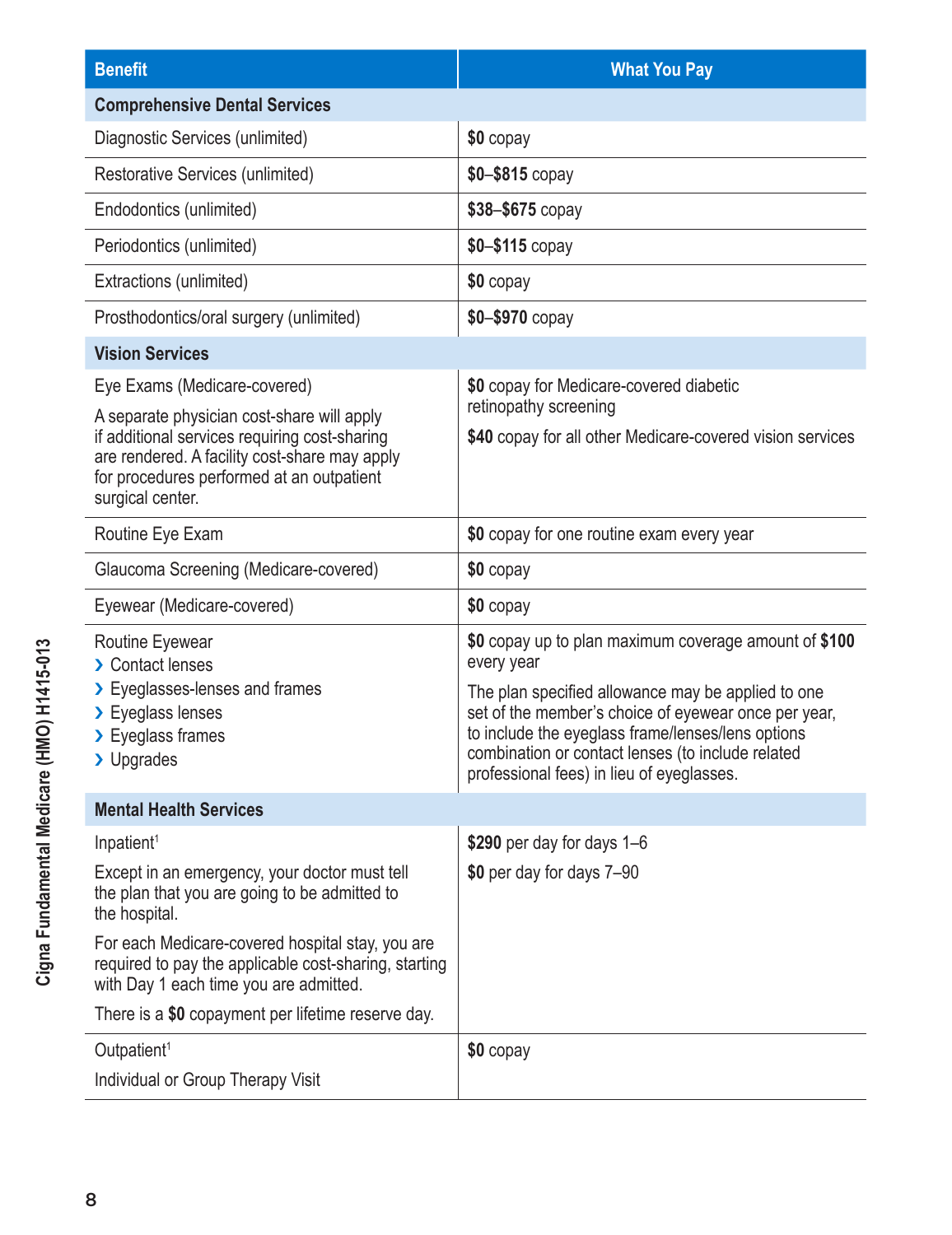| <b>Benefit</b>                                                                                   | <b>What You Pay</b>                                        |
|--------------------------------------------------------------------------------------------------|------------------------------------------------------------|
| <b>Skilled Nursing Facility (SNF)1</b>                                                           |                                                            |
| Our plan covers up to 100 days in the SNF.                                                       | \$0 per day for days 1-20<br>\$188 per day for days 21-100 |
| <b>Rehabilitation Services</b>                                                                   |                                                            |
| Cardiac (Heart) Rehab Services <sup>1,2</sup>                                                    | $$10$ copay                                                |
| Pulmonary Rehab Services <sup>1,2</sup>                                                          | \$10 copay                                                 |
| Occupational Therapy Services <sup>1,2</sup>                                                     | \$40 copay                                                 |
| Physical Therapy, Speech and Language<br>Therapy Services <sup>1,2</sup>                         | $$40$ copay                                                |
| Physical Therapy, Speech and Language Therapy<br>Telehealth Services <sup>1,2</sup>              | \$0 copay                                                  |
| Ambulance <sup>1</sup>                                                                           |                                                            |
| Ground Service (one-way trip)                                                                    | $$260$ copay                                               |
| Air Service (one-way trip)                                                                       | 20% coinsurance                                            |
| <b>Transportation</b>                                                                            |                                                            |
|                                                                                                  | <b>Not Covered</b>                                         |
| <b>Prescription Drugs<sup>1</sup></b>                                                            |                                                            |
| Medicare Part B Drugs                                                                            | 20% coinsurance                                            |
| Medicare-covered Part B Drugs may be subject to<br>step therapy requirements.                    |                                                            |
| <b>Foot Care (Podiatry Services)</b>                                                             |                                                            |
| Podiatry Services (Medicare-covered) <sup>2</sup>                                                | $$40$ copay                                                |
| <b>Routine Podiatry Services</b>                                                                 | <b>Not Covered</b>                                         |
| <b>Medical Equipment and Supplies</b>                                                            |                                                            |
| Durable Medical Equipment (wheelchairs,<br>oxygen, etc.) <sup>1</sup>                            | 15% coinsurance                                            |
| Prosthetic Devices (braces, artificial limbs, etc.)<br>and Related Medical Supplies <sup>1</sup> | 15% coinsurance                                            |
| Diabetes Supplies and Services <sup>1,2</sup>                                                    | \$0 copay for diabetes self-management training            |
| Brand limitations apply to certain supplies.                                                     | 15% coinsurance for therapeutic shoes or inserts           |
|                                                                                                  | 0% or 15% coinsurance for diabetic monitoring supplies     |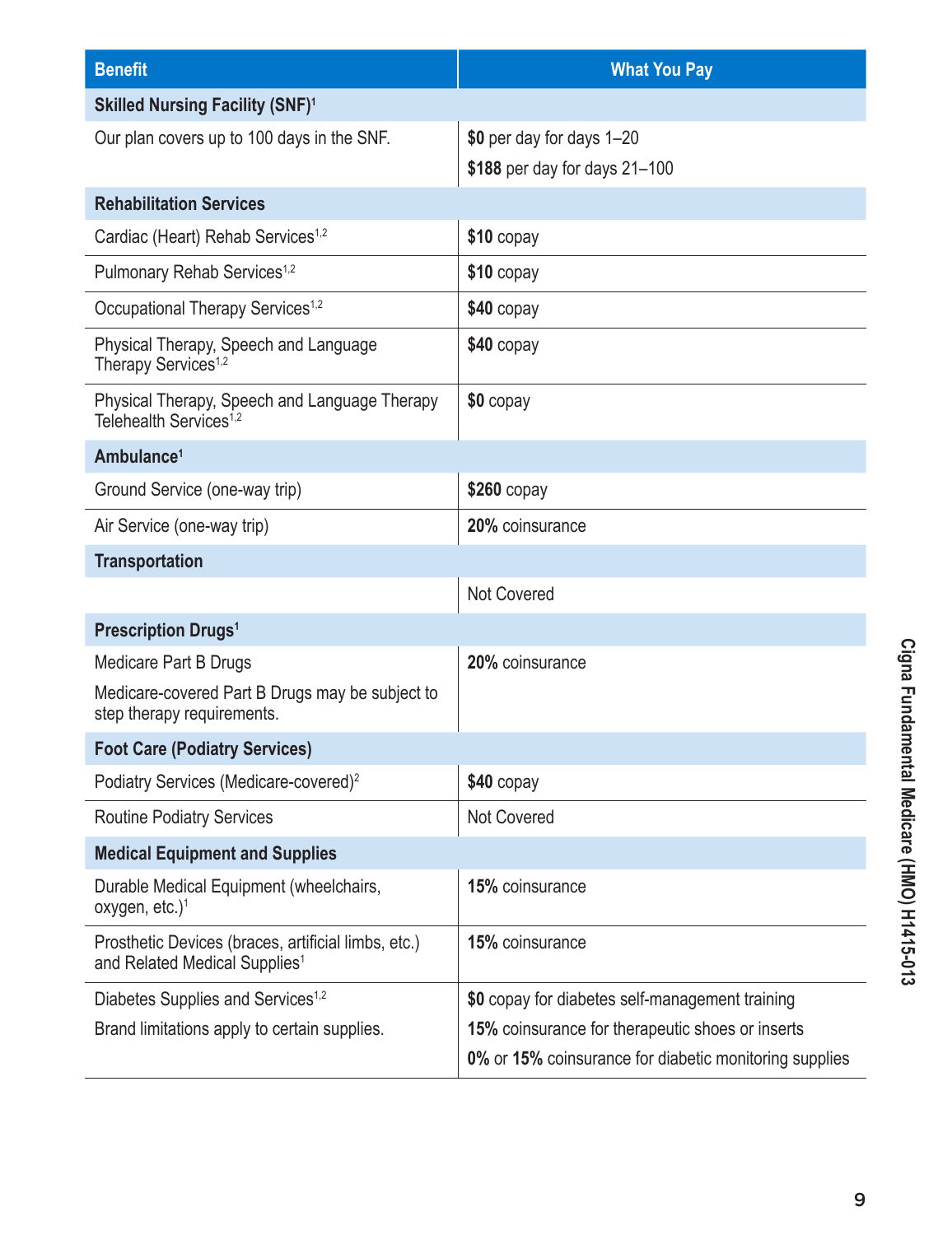| <b>Benefit</b>                                                                                                                                                                                                                                                                                                  | <b>What You Pay</b>      |  |
|-----------------------------------------------------------------------------------------------------------------------------------------------------------------------------------------------------------------------------------------------------------------------------------------------------------------|--------------------------|--|
| <b>Fitness and Wellness Programs</b>                                                                                                                                                                                                                                                                            |                          |  |
| <b>Fitness Program</b>                                                                                                                                                                                                                                                                                          | \$0 copay                |  |
| The program offers the flexibility of a fitness center<br>membership, digital fitness tools, and a home<br>fitness kit.                                                                                                                                                                                         |                          |  |
| <b>Health Information Line</b>                                                                                                                                                                                                                                                                                  |                          |  |
| Talk one-on-one with a Nurse Advocate* to get<br>timely answers to your health-related questions at<br>no additional cost, anytime day or night.<br>*Nurse Advocates hold current nursing licensure<br>in a minimum of one state, but are not practicing<br>nursing or providing medical advice in any capacity | \$0 copay                |  |
| as a health advocate.                                                                                                                                                                                                                                                                                           |                          |  |
| Chiropractic Care <sup>1,2</sup>                                                                                                                                                                                                                                                                                |                          |  |
| Chiropractic Services (Medicare-covered)                                                                                                                                                                                                                                                                        | \$15 copay               |  |
| Routine Chiropractic Services                                                                                                                                                                                                                                                                                   | <b>Not Covered</b>       |  |
| Home Health <sup>1</sup>                                                                                                                                                                                                                                                                                        |                          |  |
|                                                                                                                                                                                                                                                                                                                 | \$0 copay                |  |
| <b>Hospice</b>                                                                                                                                                                                                                                                                                                  |                          |  |
| Hospice care must be provided by a Medicare-<br>certified hospice program.                                                                                                                                                                                                                                      | \$0 copay                |  |
| Our plan covers hospice consultation services<br>(one-time only) before you select hospice. Hospice<br>is covered outside of our plan. You may have to<br>pay part of the cost for drugs and respite care.<br>Please contact the plan for more details.                                                         |                          |  |
| <b>Outpatient Substance Abuse<sup>1</sup></b>                                                                                                                                                                                                                                                                   |                          |  |
| Individual or Group Therapy Visit                                                                                                                                                                                                                                                                               | $$40$ copay              |  |
| <b>Opioid Treatment Services<sup>1,2</sup></b>                                                                                                                                                                                                                                                                  |                          |  |
| FDA-approved treatment medications in addition to<br>testing, counseling and therapy.                                                                                                                                                                                                                           | $$40$ copay              |  |
| <b>Over-the-Counter Items (OTC)</b>                                                                                                                                                                                                                                                                             |                          |  |
| Over-the-counter drugs and other health-related<br>pharmacy products, as listed in the OTC Catalog.                                                                                                                                                                                                             | \$25 quarterly allowance |  |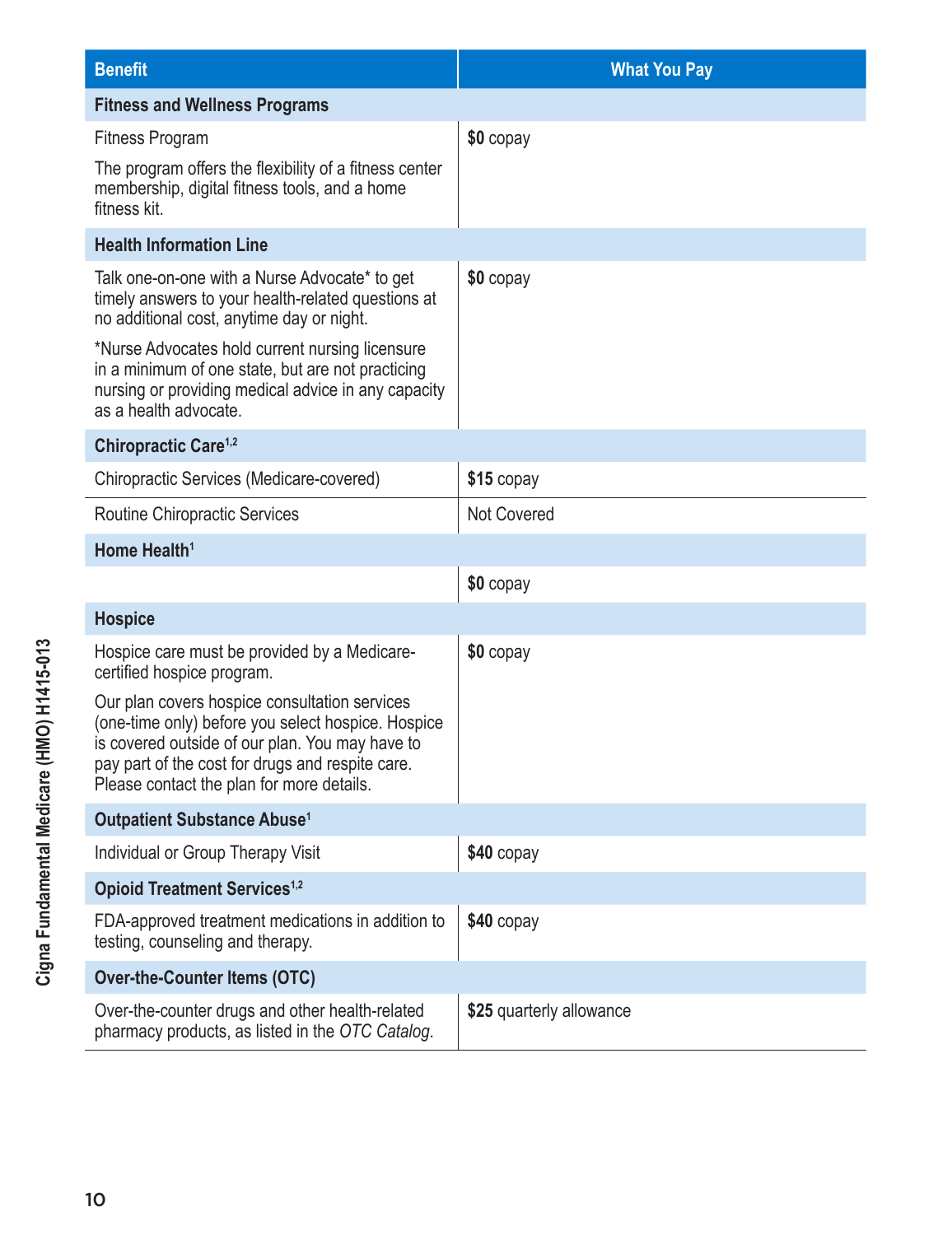| <b>Benefit</b>                                                                                                                                                                                   | <b>What You Pay</b>                                                                                                                                                                                  |  |
|--------------------------------------------------------------------------------------------------------------------------------------------------------------------------------------------------|------------------------------------------------------------------------------------------------------------------------------------------------------------------------------------------------------|--|
| Home Delivered Meals <sup>1,2</sup>                                                                                                                                                              |                                                                                                                                                                                                      |  |
|                                                                                                                                                                                                  | \$0 copayment for home delivered meals                                                                                                                                                               |  |
|                                                                                                                                                                                                  | Limited to 14 meals per discharge from a qualified<br>hospital stay or skilled nursing facility (up to three stays<br>per year), ESRD care management is limited to 56<br>meals per benefit period.* |  |
|                                                                                                                                                                                                  | *Authorization and/or referral applies to ESRD meals.                                                                                                                                                |  |
| <b>Telehealth Services (Medicare-covered)</b>                                                                                                                                                    |                                                                                                                                                                                                      |  |
| For nonemergency care, talk with a telehealth<br>doctor via phone or video for certain telehealth<br>services, including: allergies, cough, headache,<br>sore throat, and other minor illnesses. | \$0 copay                                                                                                                                                                                            |  |
| <b>Acupuncture Services</b>                                                                                                                                                                      |                                                                                                                                                                                                      |  |
| Acupuncture Services (Medicare-covered) <sup>1,2</sup><br>Services for chronic lower back pain.                                                                                                  | $$20$ copay                                                                                                                                                                                          |  |
| <b>Supplemental Acupuncture Services</b>                                                                                                                                                         | <b>Not Covered</b>                                                                                                                                                                                   |  |
| <b>Additional Benefits</b><br>Enjoy these extra benefits included in your plan.                                                                                                                  |                                                                                                                                                                                                      |  |
| <b>Annual Physical Exam</b>                                                                                                                                                                      | \$0 copay                                                                                                                                                                                            |  |